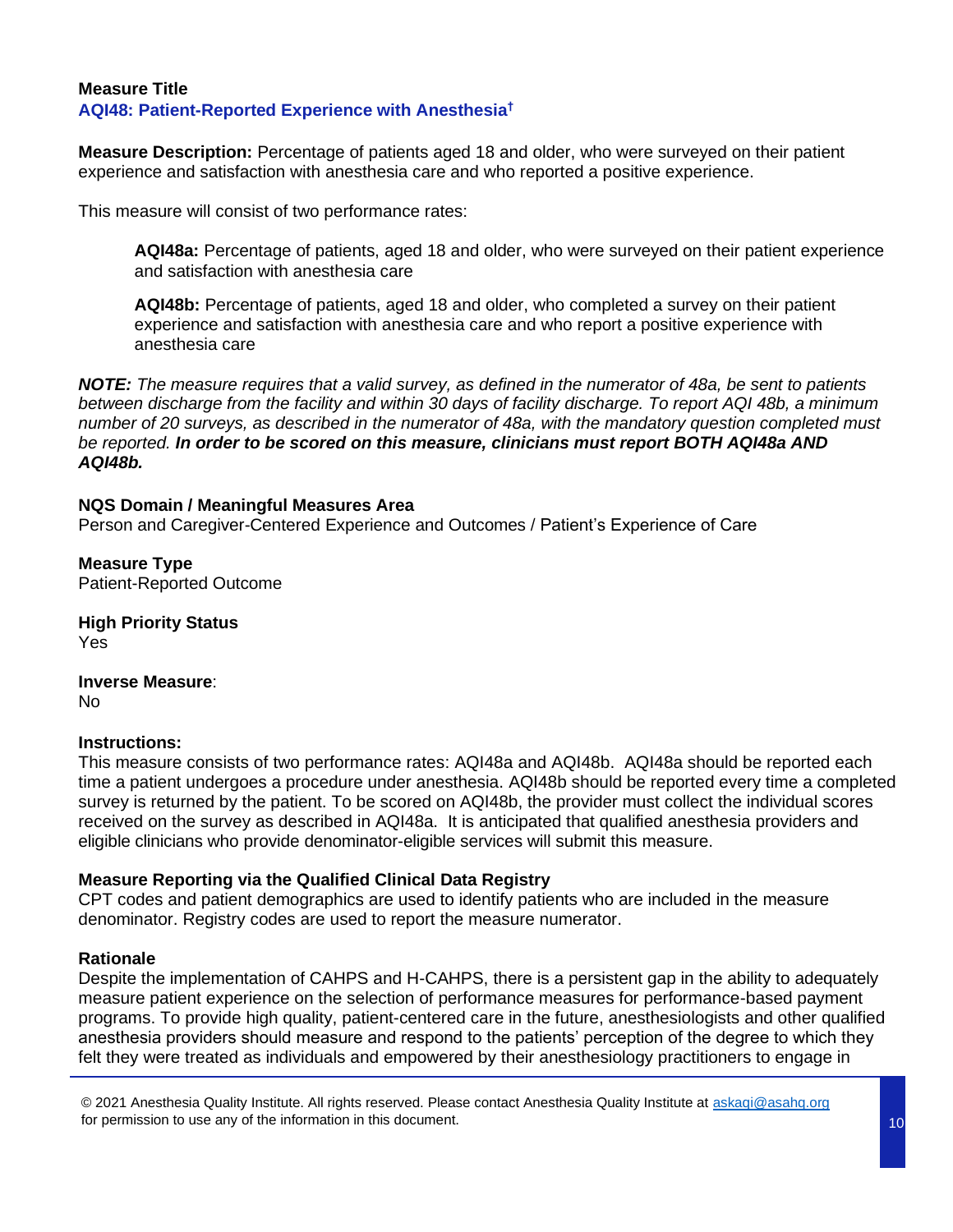decision-making for their care. The assessment of patient satisfaction with anesthesia care provides important feedback which enables providers to improve care delivery and quality. At present there is a vast array of tools available for practices and individuals to implement based upon local patient populations and for local quality improvement initiatives.

| Data Source:                                 | Database, Registry |                                                                                                                              |
|----------------------------------------------|--------------------|------------------------------------------------------------------------------------------------------------------------------|
| <b>Measure Steward:</b>                      |                    | American Society of Anesthesiologists (ASA) / Anesthesia Quality Institute (AQI)                                             |
| <b>Number of Performance Rates:</b>          |                    | 2                                                                                                                            |
| <b>Overall Performance Rate for Scoring:</b> |                    | AQI48b                                                                                                                       |
| <b>Proportion Measure Scoring:</b>           |                    | Yes                                                                                                                          |
| <b>Continuous Measure Scoring:</b>           |                    | No.                                                                                                                          |
| <b>Risk Adjusted:</b>                        |                    | No.                                                                                                                          |
| <b>Care Setting:</b>                         |                    | Ambulatory Care: Clinician Office; Ambulatory Care:<br>Hospital; Hospital; Hospital Inpatient; Outpatient<br><b>Services</b> |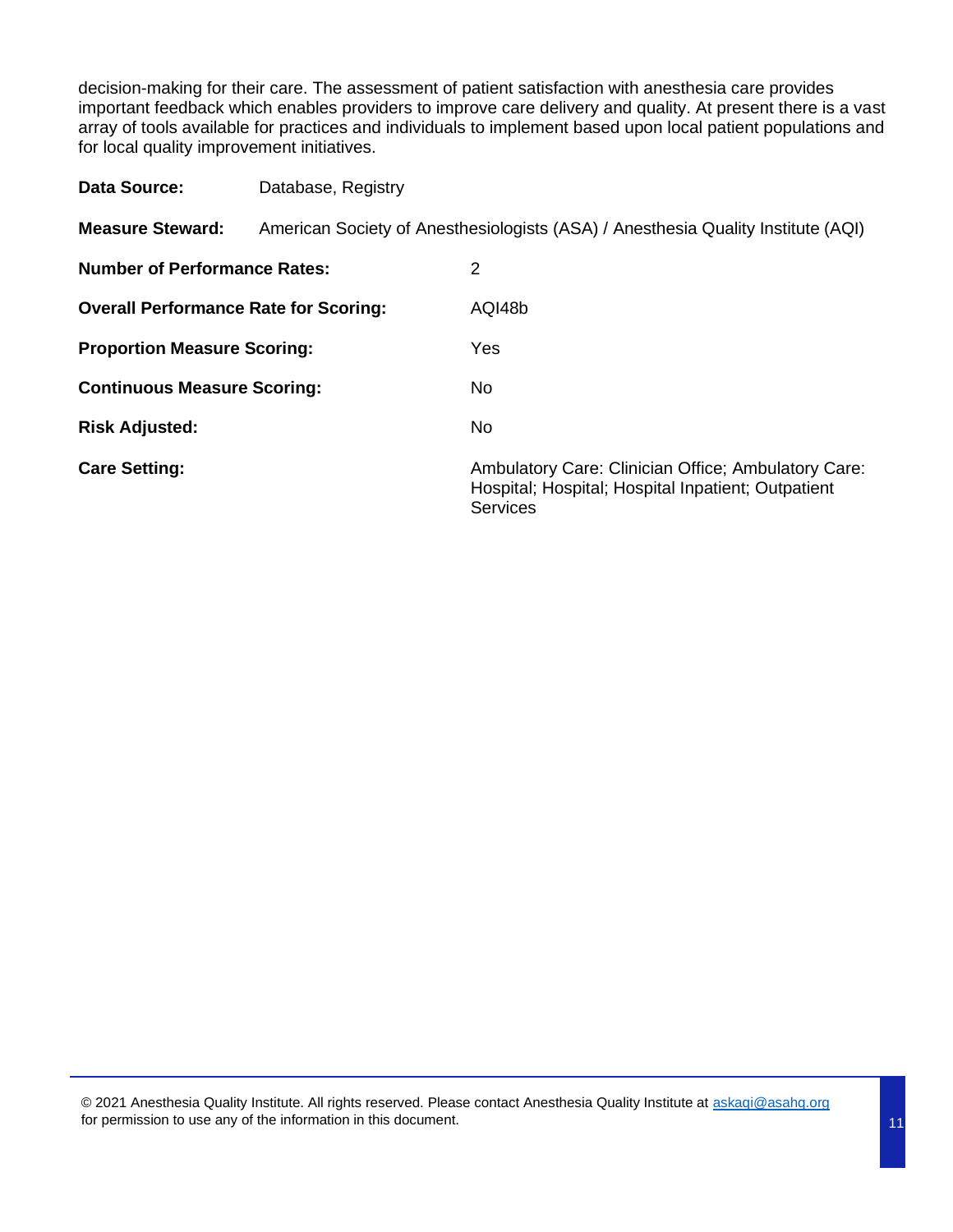## **AQI48a**

## **Description-AQI48a**

Percentage of patients, aged 18 and older, who were surveyed on their patient experience and satisfaction with anesthesia care.

#### **Denominator-AQI48a**

Patients aged 18 and older, who undergo a procedure\* under anesthesia

Definition**: \***Any procedure including surgical, therapeutic or diagnostic

#### **Denominator Criteria (Eligible Cases):**

Patient aged 18 years or older on date of encounter **AND**

#### **AQI 48a: Patient encounter during the reporting period (CPT):**

00100, 00102, 00103, 00104, 00120, 00124, 00126, 00140, 00142, 00144, 00145, 00147, 00148, 00160, 00162, 00164, 00170, 00172, 00174, 00176, 00190, 00192, 00210, 00211, 00212, 00214, 00215, 00216, 00218, 00220, 00222, 00300, 00320, 00322, 00350, 00352, 00400, 00402, 00404, 00406, 00410, 00450, 00454, 00470, 00472, 00474, 00500, 00520, 00522, 00524, 00528, 00529, 00530, 00532, 00534, 00537, 00539, 00540, 00541, 00542, 00546, 00548, 00550, 00560, 00562, 00563, 00566, 00567, 00580, 00600, 00604, 00620, 00625, 00626, 00630, 00632, 00635, 00640, 00670, 00700, 00702, 00730, 00731, 00732, 00750, 00752, 00754, 00756, 00770, 00790, 00792, 00794, 00796, 00797, 00800, 00802, 00811, 00812, 00813, 00820, 00830, 00832, 00840, 00842, 00844, 00846, 00848, 00851, 00860, 00862, 00864, 00865, 00866, 00868, 00870, 00872, 00873, 00880, 00882, 00902, 00904, 00906, 00908, 00910, 00912, 00914, 00916, 00918, 00920, 00921, 00922, 00924, 00926, 00928, 00930, 00932, 00934, 00936, 00938, 00940, 00942, 00944, 00948, 00950, 00952, 01112, 01120, 01130, 01140, 01150, 01160, 01170, 01173, 01200, 01202, 01210, 01212, 01214, 01215, 01220, 01230, 01232, 01234, 01250, 01260, 01270, 01272, 01274, 01320, 01340, 01360, 01380, 01382, 01390, 01392, 01400, 01402, 01404, 01420, 01430, 01432, 01440, 01442, 01444, 01462, 01464, 01470, 01472, 01474, 01480, 01482, 01484, 01486, 01490, 01500, 01502, 01520, 01522, 01610, 01620, 01622, 01630, 01634, 01636, 01638, 01650, 01652, 01654, 01656, 01670, 01680, 01710, 01712, 01714, 01716, 01730, 01732, 01740, 01742, 01744, 01756, 01758, 01760, 01770, 01772, 01780, 01782, 01810, 01820, 01829, 01830, 01832, 01840, 01842, 01844, 01850, 01852, 01860, 01916, 01920, 01922, 01924, 01925, 01926, 01930, 01931, 01932, 01933, 01935, 01936, 01951, 01952, 01958, 01960, 01961, 01962, 01963, 01965, 01966, 01967, 01991, 01992, 20526, 20550, 20551, 20552, 20553, 20600, 20604, 20605, 20606, 20610, 20611, 27096, 36555, 36556, 36570, 36571, 36578, 36580, 36581, 36582, 36583, 36584, 36585, 62263, 62264, 62270, 62272, 62273, 62280, 62281, 62282, 62320, 62321, 62322, 62323, 62324, 62325, 62326, 62327, 62328, 62329, 62350, 62355, 62360, 62361, 62362, 62365, 62370, 63650, 63661, 63662, 63663, 63664, 63685, 63688, 64400, 64405, 64408, 64415, 64416, 64417, 64418, 64420, 64425, 64430, 64435, 64445, 64446, 64447, 64448, 64449, 64450, 64451, 64454, 64461, 64463, 64479, 64483, 64486, 64487, 64488, 64489, 64490, 64493, 64505, 64510, 64517, 64520, 64530, 64600, 64605, 64610, 64620, 64624, 64625, 64630, 64633, 64635, 64640, 64680, 64681, 72275, 93503, 95990, 95991

#### **Denominator Exclusions-AQI48a**

- Organ Donors as designated with ASA Physical Status 6
- Patient died within 30 days of the procedure: **10A11**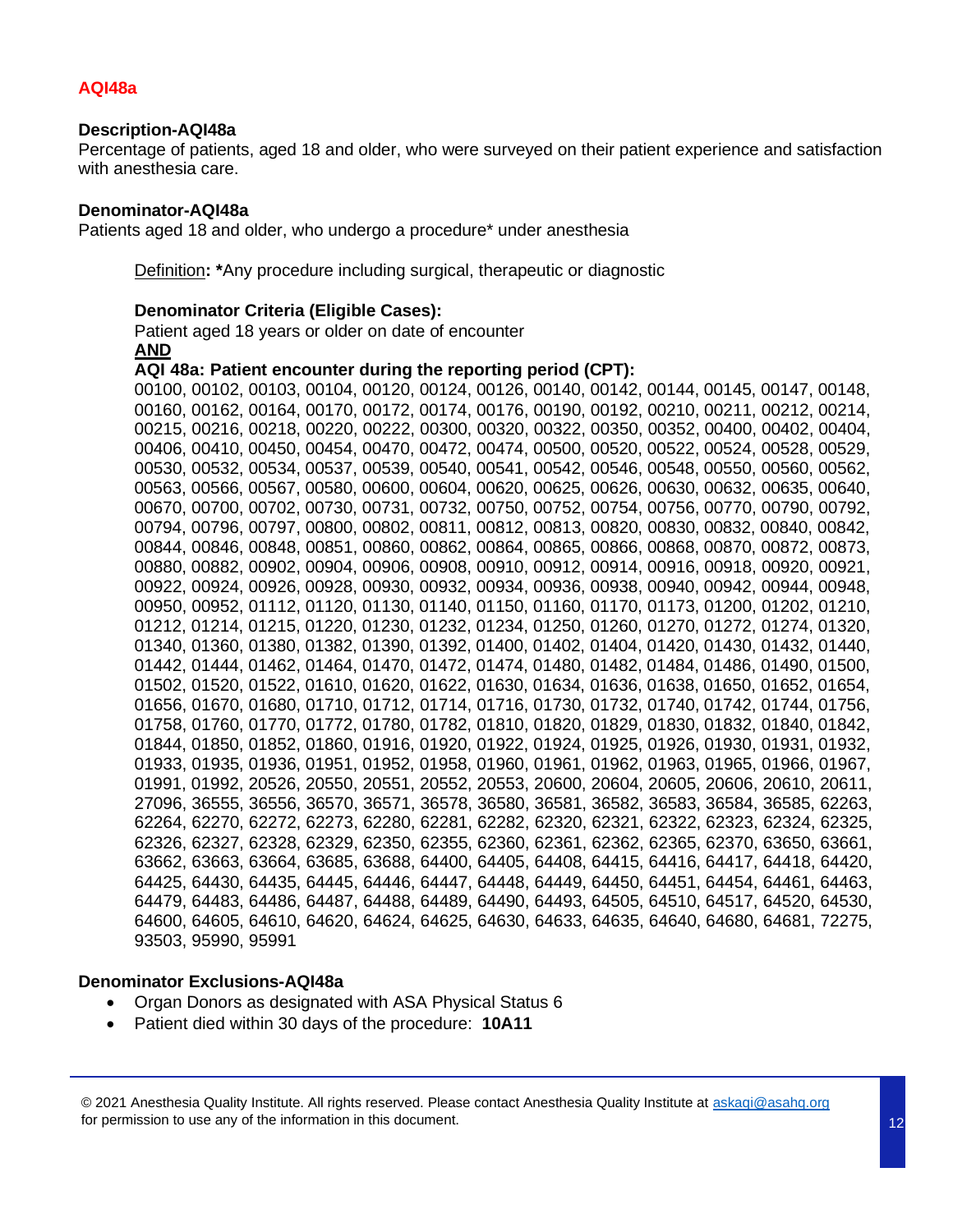## **Numerator-AQI48a:**

Patients who received a survey within 30 days of the procedure to assess their experience and satisfaction with anesthesia.

*Numerator Note: The survey should be administered to the patient shortly following discharge from the facility.*

Definition: Practices and eligible clinicians may customize their patient experience and satisfaction with anesthesia surveys to meet local needs but, **at a minimum**, a valid survey must include a core set of questions that address **three of the four** following criteria related to patient experience and satisfaction **and** one mandatory question described below.

- 1. Pre-operative Education and Preparation
- 2. Patient and/or Family Communication
- 3. Care Team Response to Comfort and Well-Being
- 4. Post-operative pain control and/or management

**Mandatory question** that must be included in each valid survey (practices must also include an option for patient to indicate "Not Applicable"):

1. On a scale of 1 to 5, where 1 indicates the worst anesthesia experience and where 5 indicates the best anesthesia experience, how would you rate your anesthesia experience?

*Numerator Note:* Practices and eligible clinicians may wish to supplement these questions by taking into consideration the recommendations of the ASA Committee on Performance and Outcomes Measurement work product entitled "Patient Satisfaction with Anesthesia White Paper."

*Numerator Note:* Depending on local practice, practices and eligible clinicians may wish to supplement survey questions by taking into consideration the recommendations developed as part of the Perioperative Surgical Home (PSH) that are structured in five distinct components.

- 1. Pre-Operative Education and Preparation (Four Indicators)
	- a. Patient comfort with instructions provided about eating better
	- b. Patient comfort with instructions provided about exercise or physical therapy
	- c. Patient comfort with instructions provided about stopping smoking (if applicable)
	- d. Patient comfort with instructions provided about what to do after surgery
	- 2. Check-In and Pre-Procedure Experience
	- 3. Caregiver and Family Communication during Surgery
	- 4. Care Team Response to Comfort and Well-Being
	- 5. Post-Operative Pain Management

For more information on these resources, visit https://www.asahq.org/psh.

## **Numerator Quality-Data Coding Options for Reporting Satisfactorily: AQI48a**

| <b>Performance Met:</b>                   |                                                                                                                               |
|-------------------------------------------|-------------------------------------------------------------------------------------------------------------------------------|
| 10A12                                     | Patient provided with a survey within 30 days of the procedure to assess their<br>experience and satisfaction with anesthesia |
| <u>OR</u><br><b>Denominator Exception</b> |                                                                                                                               |
| 10A13                                     | Documentation of patient reason(s), process reason(s) or medical reason(s)                                                    |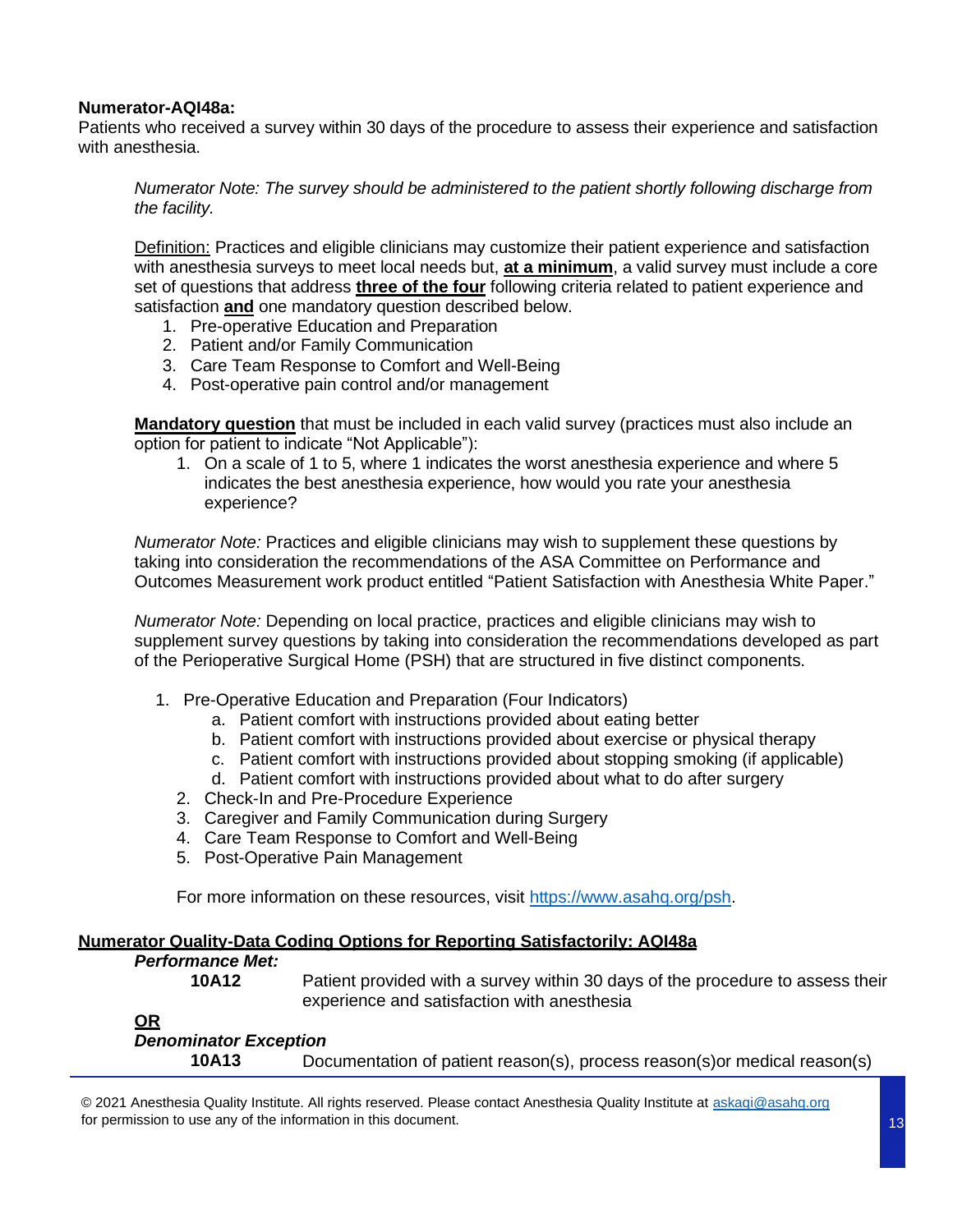for not receiving survey (i.e. patients who are non-verbal, who are unable to be surveyed due to a medical or psychiatric reason, who are unable to be surveyed due to a language barrier, have not provided contact information, who are discharged to assisted living, skilled nursing facility or other similar location where direct access to the patient is not available, or who decline to be surveyed.

## **OR**

## *Performance Not Met:*

**10A14** Patient was not provided with a survey within 30 days of the procedure to assess their experience and satisfaction with anesthesia

## **AQI48b**

## **Description-AQI48b**

Percentage of patients who complete the survey from AQI48a on their patient experience and satisfaction with anesthesia care and report a positive experience.

## **Denominator-AQI48b**

All patients from the numerator of AQI48a who complete a survey on their patient experience and satisfaction with anesthesia care

*Denominator Note: In order to report AQI48b, the denominator must include a minimum of 20 returned surveys.*

## **Denominator Criteria (Eligible Cases):**

Patient completed a survey on their patient experience and satisfaction with anesthesia care**: 10A72**

## **Denominator Exclusions-AQI48b**

• Patient did not complete the mandatory anesthesia satisfaction question: **10A69**

## **Numerator- AQI 48b:**

Patients who reported a positive experience with anesthesia care.

Definition: A positive experience is defined as a response of 4 or 5 on the following mandatory patient experience and satisfaction survey question:

On a scale of 1 to 5, where 1 indicates the worst anesthesia experience and where 5 indicates the best anesthesia experience, how would you rate your anesthesia experience? *(Practices must include an option for patient to indicate "Not Applicable")*

## **Numerator Quality-Data Coding Options for Reporting Satisfactorily: AQI48b**

Reporting note: To report this measure, the provider must report the individual patient scores. A percentage reporting a positive experience will be calculated on the provider's behalf.

| <b>Performance Met:</b> |                                                                          |
|-------------------------|--------------------------------------------------------------------------|
| 10A70                   | Patient reported a positive anesthesia experience (i.e., a 4 or 5 on the |
|                         | mandatory survey question)                                               |
| $\Omega$ R              |                                                                          |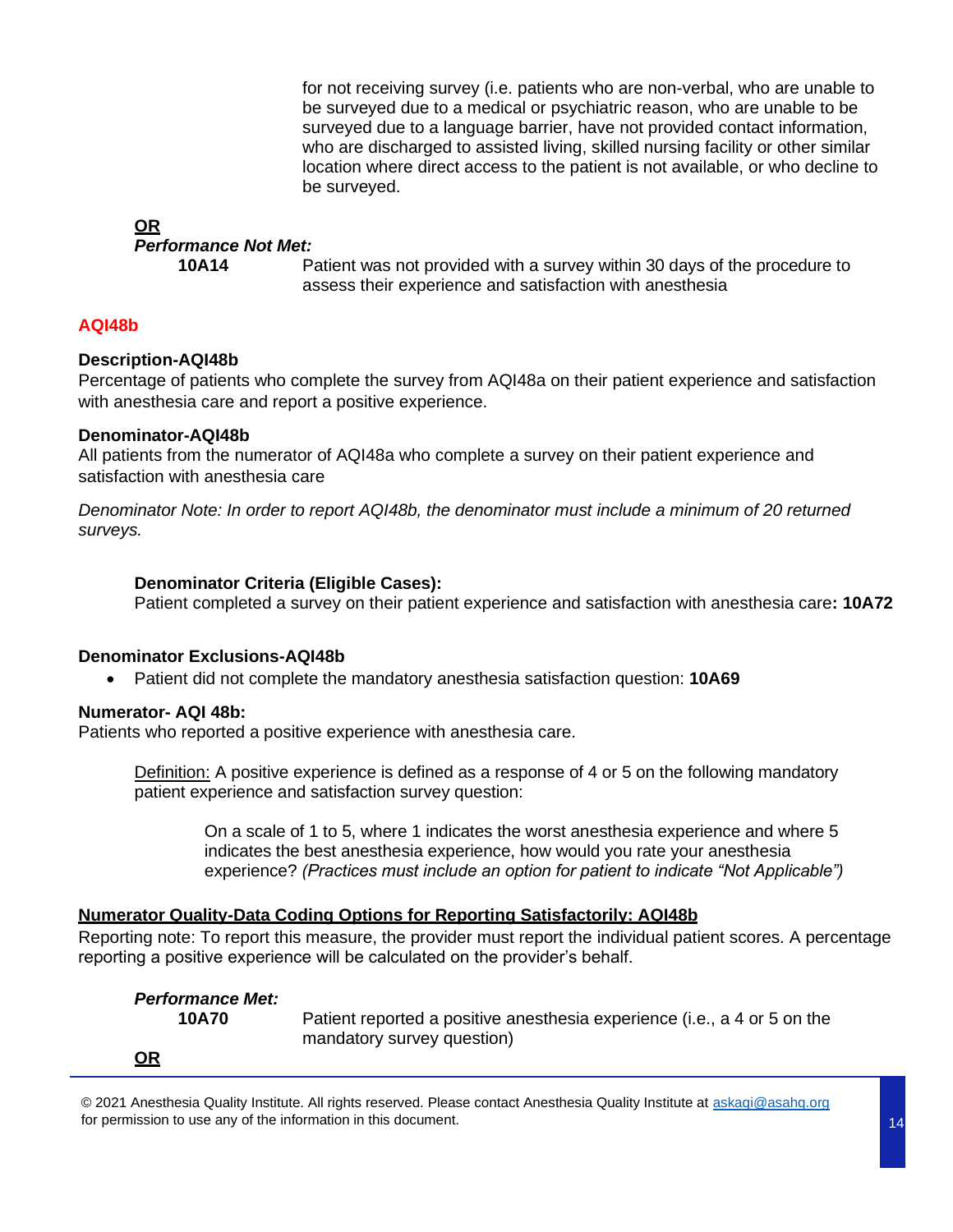## *Performance Not Met:*

**10A71** Patient did NOT report a positive anesthesia experience (i.e., a 1, 2, or 3 on the mandatory survey question)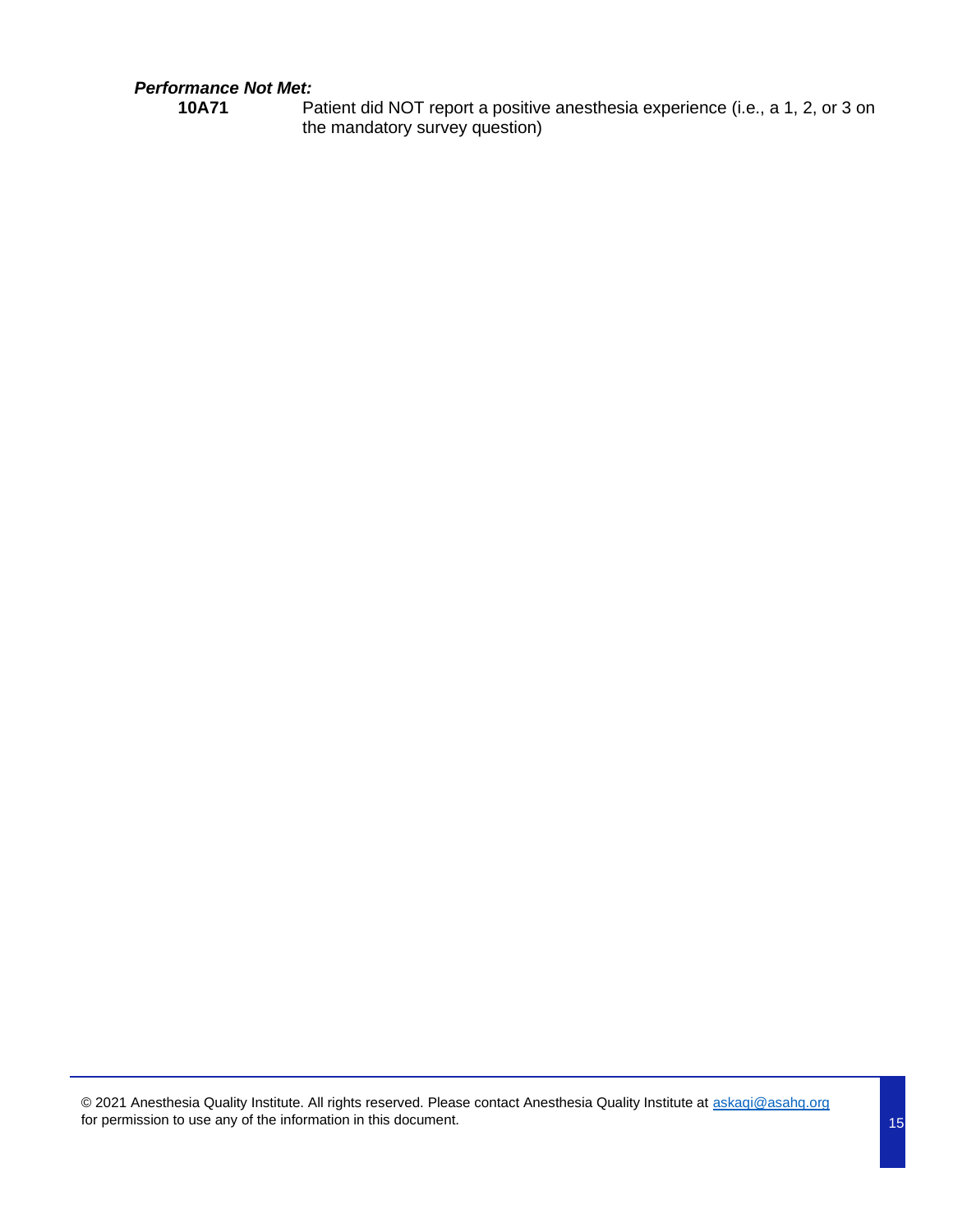## 2021 Qualified Clinical Data Registry Measure Flow for AQI ID #48a: Patient-Reported Experience with Anesthesia



#### **SAMPLE CALCULATIONS:**



Version 2.0 November 2020